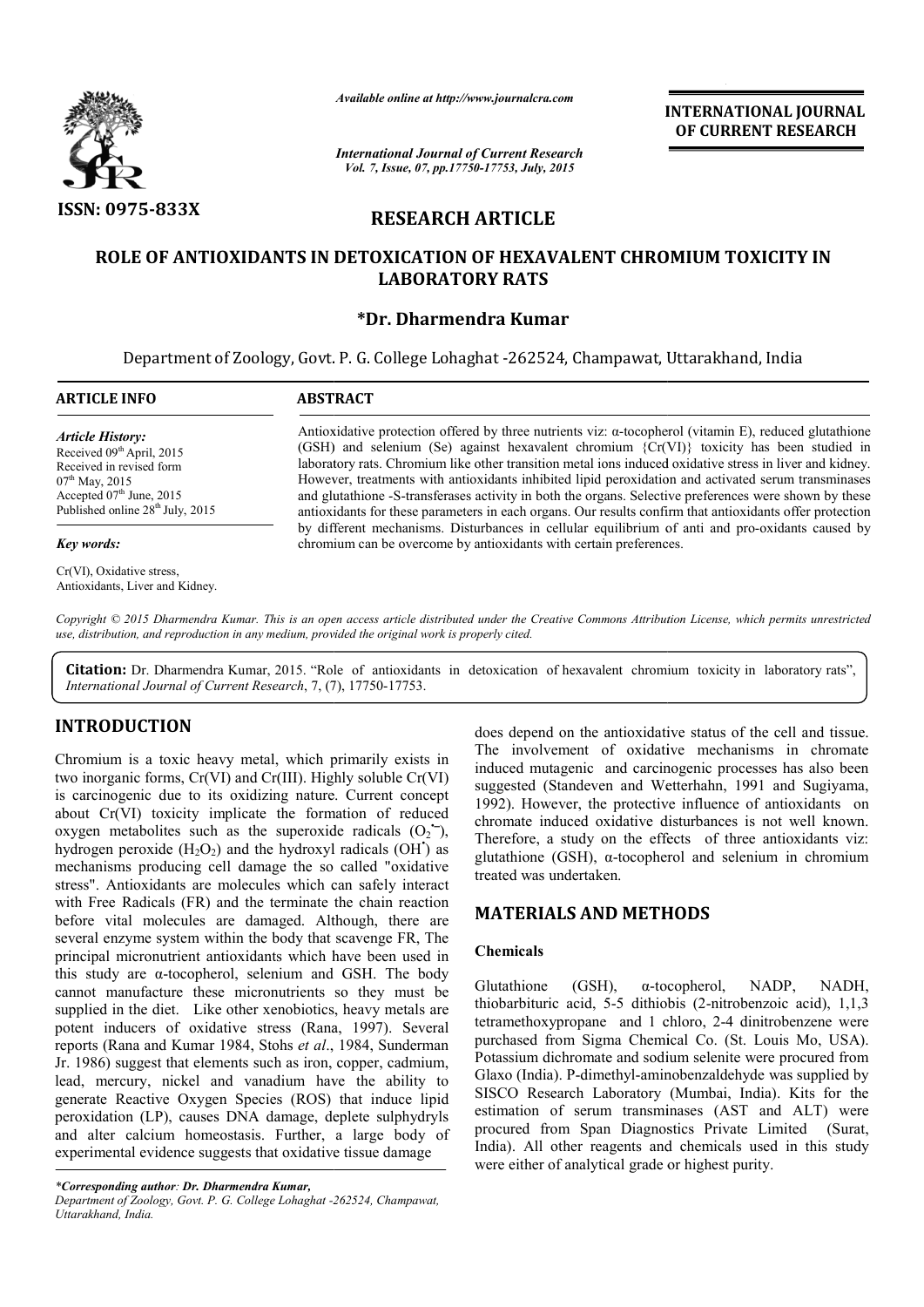### **Animal procedure**

Four months old Wistar strain rats  $(150 \pm 10 \text{ gm})$  were obtained from Central Animal Facility of All India Institute of Medical Sciences (AIIMS), New Delhi. Each rat was housed in a polypropylene cage and maintained under standard laboratory conditions (Room temperature 25  $\pm$  5  $\degree$  C and relative humidity 50  $\pm$  10%). They were fed commercial pellets (Lipton, India) and tap water *ad libitum.* After acclimatization to standard laboratory conditions for two week, the rats were divided into five groups. Rats of group A were administered predetermined (Rana and Kumar, 1984) sublethal dose of Cr (5 mg / 100 gm body weight) by gavage on each alternate day for 30 days. Rats of group B were fed on Cr as rats of group A but treated with selenium (1 mg /100 gm body weight) also. The rats of group C were treated with Cr and  $\alpha$ tocopherol (0.5 IU /100 gm body weight). Similarly, the rats of group D were treated with Cr and supplemented with GSH (0.25 mg /100 gm body weight) as described earlier (Rana and Verma, 1996).

#### **Biochemical assay**

On  $31<sup>st</sup>$  day all the rats were starved overnight and sacrificed next morning by light anesthesia.

#### **Serum transminases**

Blood was collected from each rat through cardiac puncture. Serum was separated and processed for the estimation of Alanine Amino Transferases (ALT) and Aspartate Amino Transferases (AST) using commercial kits and following the method of Reitman and Frankel (1957). Small pieces of liver and kidney were quickly removed, homogenized and processed for the estimation of malondialdehyde, reduced glutathione and oxidized glutathione and glutathione-S-transferase as prescribed.

#### **Malondialdehyde**

Microsomes were separated by differential centrifugation. They were washed twice in 0.25M sucrose and used for the estimation of malondialdehyde by thiobarbituric acid (Jordan and Schenkman, 1982) was used as the standard.

#### **Glutathione-s-transferase**

The enzyme was assayed according to the method of Habig *et al*. (1974) using 1-chloro, 2, 4 dinitrobenzene (CDNB) as the substrate. The production of CDNB glutathione adduct was monitored at 340 nm.

### **Statistical analyses**

All data are represented as mean  $\pm$  standard error (SEM). Analyses of variance (ANOVA) with post hoc Scheffe test was used for multiple comparison.

# **RESULTS**

Results on serum transminases show that administration of Cr(VI) causes significant damage to liver. An improvement in

liver function was recorded in rats treated with antioxidants. Maximum protection was offered by selenium followed by GSH and  $\alpha$ -tocopherol. These observations suggest that treatments with antioxidants improve liver functions of Cr(VI) treated rats (Table 1).

**Table 1. Influence of antioxidants on serum transminases in Cr(VI) fed rats**

| Group | Treatments                    | AST              | ALT              |
|-------|-------------------------------|------------------|------------------|
| А     | Cr(VI)                        | $70 \pm 1.83*$   | $43 \pm 1.21$ *  |
| R     | $Cr(VI) + GSH$                | $54 \pm 3.23$ ** | $32 \pm 0.56$ ** |
| C     | $Cr(VI) + \alpha$ -tocopherol | $53 \pm 1.66$ ** | $27 \pm 1.84$ ** |
| D     | $Cr(VI)$ + Selenium           | $45 \pm 2.01$ ** | $23 \pm 1.66$ ** |
| E     | Control                       | $39 \pm 2.51$    | $19 \pm 1.60$    |

Results are expressed as mean  $\pm$  SE (n = 5).

\*Significantly different ( $p < 0.05$ ) when compared with saline treated control rats.

\*\* Significantly different ( $p < 0.05$ ) when compared with Cr(VI) fed rats.

Analyses of variance F (ANOVA) was significant among all these groups for AST (19.53, P < 0.05) and ALT (2.97, P < 0.05).

Cr(VI) induced lipid peroxidation in liver as well as kidney. However, it was inhibited in both the organs by the cotreatments with antioxidants. In liver, α-tocopherol offered highest protection but in kidney selenium was highly protective (Table 2).

**Table 2. Influence of antioxidants on microsomal lipid peroxidation (n moles malondialdehyde / mg protein) in liver and kidney of Cr(VI) fed rats**

| Group | Treatments                    | Liver (nmoles<br>MDA/mg | Kidney (nmoles<br>MDA/mg       |
|-------|-------------------------------|-------------------------|--------------------------------|
|       |                               | protein)                | protein)                       |
| А     | Cr(VI)                        | $0.260 \pm 0.017$ *     | $0.267 \pm 0.015$ <sup>*</sup> |
| B     | $Cr(VI) + GSH$                | $0.233 \pm 0.011$ **    | $0.234 \pm 0.013$ **           |
| C     | $Cr(VI) + \alpha$ -tocopherol | $0.198 \pm 0.005$ **    | $0.221 \pm 0.021$ **           |
| D     | $Cr(VI)$ + Selenium           | $0.238 \pm 0.015$ **    | $0.214 \pm 0.014$ **           |
| E     | Control                       | $0.199 \pm 0.005$       | $0.204 \pm 0.020$              |

Results are expressed as mean  $\pm$  SE (n = 5).

\*Significantly different ( $p < 0.05$ ) when compared with saline treated control rats.

\*\*Significantly different ( $p < 0.05$ ) when compared with Cr(VI) fed rats.

Analyses of variance F (ANOVA) was significant among all these groups for Liver (4.44, P < 0.05) and Kidney (4.06, P < 0.05).

Glutathione-S-transferase activity was significantly inhibited by Cr(VI) in liver and kidney of rats. The enzyme activity was restored by treatments with these antioxidants. GSH was highly effective in restoring the enzyme activity in comparison to selenium and α-tocopherol (Table 3).

**Table 3. Influence of antioxidants on glutathione-S-transferase (nmoles/NADPH/min. / mg protein) in liver and kidney of Cr(VI) fed rats**

| Group                                         | Treatments                    | Liver ( $\mu$ moles /          | Kidney (µmoles/      |  |
|-----------------------------------------------|-------------------------------|--------------------------------|----------------------|--|
|                                               |                               | $min / mg$ protein)            | $min / mg$ protein)  |  |
| A                                             | Cr(VI)                        | $0.329 \pm 0.075$ <sup>*</sup> | $0.299 \pm 0.033$ *  |  |
| B                                             | $Cr(VI) + GSH$                | $0.576 \pm 0.038$ **           | $0.558 \pm 0.094$ ** |  |
| C                                             | $Cr(VI) + \alpha$ -tocopherol | $0.462 \pm 0.017$ **           | $0.473 \pm 0.195$ ** |  |
| D                                             | $Cr(VI)$ + Selenium           | $0.495 \pm 0.161$ **           | $0.363 \pm 0.047$ ** |  |
| E                                             | Control                       | $0.881 \pm 0.069$              | $0.817 \pm 0.169$    |  |
| Double are expressed as mean $\pm$ CE (n = 5) |                               |                                |                      |  |

Results are expressed as mean  $\pm$  SE (n = 5).

\*Significantly different ( $p < 0.05$ ) when compared with saline treated control rats.

\*Significantly different ( $p < 0.05$ ) when compared with Cr(VI) fed rats.

Analyses of variance F (ANOVA) was significant among all these groups for Liver (13.43,  $P < 0.05$ ) and Kidney (8.81,  $P < 0.05$ ).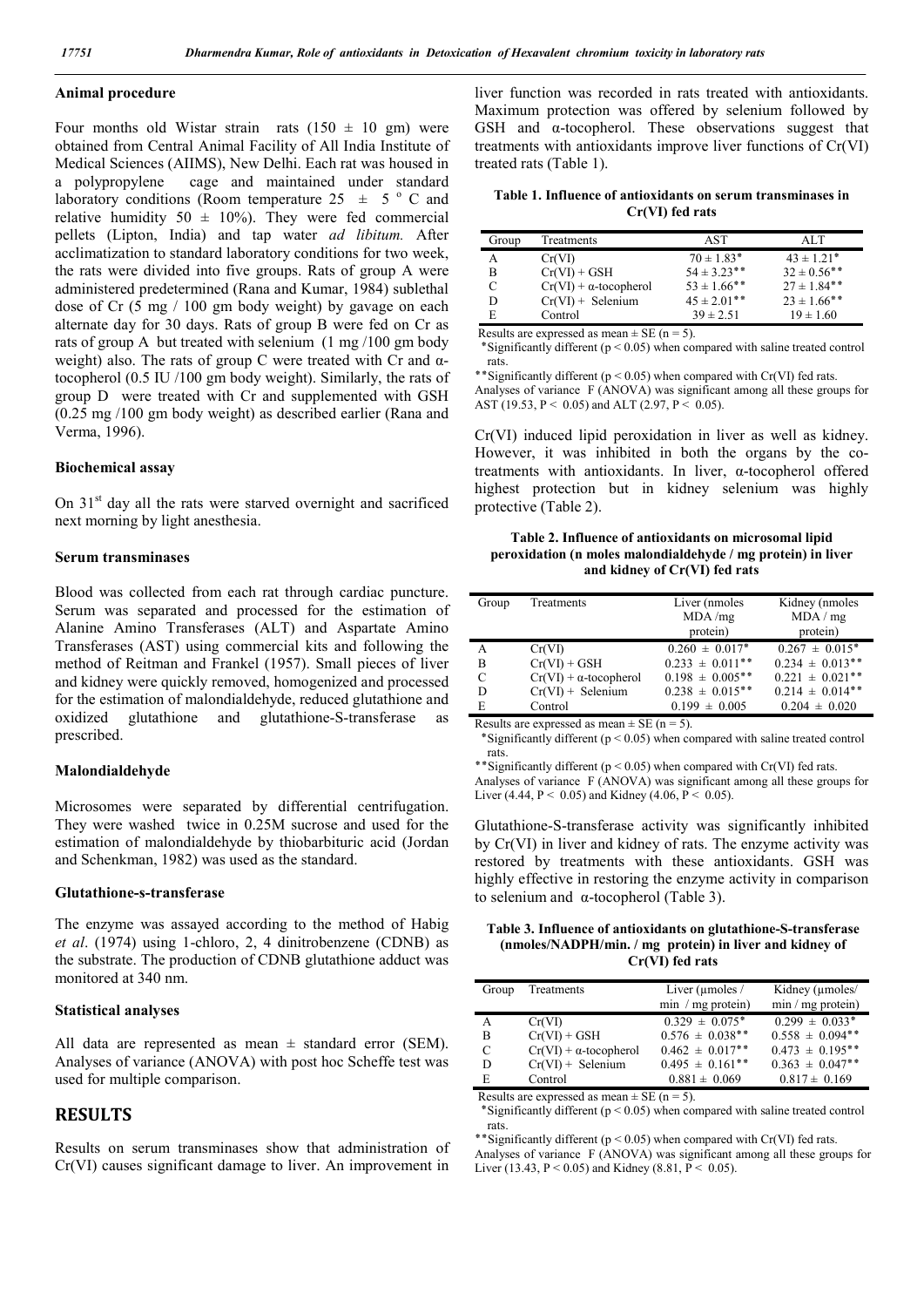# **DISCUSSION**

Chromium is one of the most toxic chemical compound because of its increased level in the environment as a result of metallurgies refractory, chemical and tannery industries as well as by agricultural practices. It has become one of the most abundant pollutant in aquatic and terrestrial ecosystems (Costa *et al*., 2003). Hexavalent Cr(VI) and trivalent Cr(III) are two stable chromium oxidation states found in nature. As an analogue of sulphate, chromate can enter mammalian cells readily via sulphate transport system (Ackerley *et al*., 2004).  $Cr(III)$ , which is less toxic and less soluble than  $Cr(VI)$ , is readily being converted into Cr(VI) under natural conditions through various oxidation processes and this oxidized Cr(VI) reacts with nucleic acid and other cell components to produce mutagenic and carcinogenic effects on biological systems (McLean and Beveridge, 2001). However, Cr(III) is considered to be a trace element essential for the proper functioning of living organisms (Zayed and Terry 2003, Wang, *et al*., 2009). Our results show that Cr(VI) readily and selectively accumulate in soft tissues like liver and kidney. The retention was higher in liver than kidney. Cr(VI) which is taken up by mammalian cell is ultimately converted to Cr(III) species by sulphydryl groups. Reduction of Cr(VI) involves membrane bound chromate reduce during anaerobic respiration or a soluble cytosolic chromate reductase under aerobic conditions and activity of which is enhanced by NADPH or glutathione as enzyme co-factors (Elangovan *et al*., 2006). This intracellular reduction effectively traps Cr inside cell. Cr(III) species thus formed can not easily cross cell membrane. The end result is the massive build up of Cr(III) inside cell with intracellular and intranuclear levels reaching several nmoles/l.

Antioxidants protection was found to mobilize Cr these organs. Antioxidants stimulate metallothionein against metal toxicity (Kumar, 2012). GSH has a high affinity for several metals and the complexes formed are excreted in bile. Formation of a transportable Cr-GSH complex seems to be an attractive hypothesis. GSH can chelate Cr as suggested by Chaberel and Martell (1959). Selenium has been found to protect rats against cadmium (Rana and Verma, 1996) and copper (Rana and Verma,1997). Furthermore, it is suggested that Se-Cr interaction is brought by endogenous glutathine which reduces selenite to selenide compounds (Iwata *et al*., 1981). The high lipo-affinity of this compound might alter or reduce its distribution and toxicity in critical tissues. Nevertheless, αtocopherol seems to have no direct effect. It might indirectly promote metal ions sequestration by proteins. The relative importance of an antioxidant is determined by physical factors such as effective concentration and mobility at the specific environment. α-tocopherol binding proteins found in hepatic cytosol may mediate intermembrane transport in cells (Murphy and Moris, 1981). Reddy and colleague (1988) suggested that α-tocopherol is required for expression of antioxidant activity by GSH-dependent factor. The involvement of oxidative mechanism in chromate induce mutagenic and carcinogenic processes has been proposed by a few workers (Standeven and Watterhahn, 1991 and Sugiyama, 1992).

Present results also suggest that Cr(VI) induce lipid peroxidation in liver and kidney of rats which is manifested by ROS particularly  $H_2O_2$  producing OH<sup> $\cdot$ </sup> ions in a Fenton-type mechanism (Shi and Dalal,1990 a, b). α-tocopherol could act as OH $\degree$  scavengers and  $O_2$  quenchers at sites where lipid peroxidation is likely to occur. Mattagaja-Singh and Mishra (1997) suggested that Cr(VI) induce the generation of oxidants in the cell, probably through the direct interaction of a reduced form of Cr with molecular oxygen. The administration of these antioxidants together with Cr inhibited lipid peroxidation. αtocopherol was more protective in liver whereas selenium was more protective in kidney. GSH acts as a reductant in the metabolism of hydroperoxides and FR. Selenium protection can be offered by the induction of glutathione dependent enzymes as reported earlier (Rana and Verma, 1996). In biological system, α-tocopherol scavenges peroxy radicals. Peroxy radicals endogenously oxidize α-tocopherol to the tocopheryl radical that does not allow further propagation of the radical chain (Burton and Ingold, 1981).

The accumulation of Cr in soft tissues and resultant oxidative stress disturbed liver function. The range is wide in terms of threshold concentration that result in inhibition by the various heavy metals, but they are in the order of100 mg/litre (Chen *et al*., 2008). Heavy metals are recognized as a strong biotoxicants, because of their persistent nature and cumulative action to the living life (Sharma and Agrawal 2005). However, an improvement was indicated by diminished activities of AST and ALT recorded after antioxidant protection. Inhaled Cr(VI) dust might not affect the enzyme markers of liver functions (Lee *et al*., 1988) but ingested Cr did injure the liver parenchyma. Antioxidants have been found to improve liver function in Cd and Hg fed rats (Rana and Verma, 1996).

The glutathione-S-transferase appear to perform several detoxication functions. They catalyze all reactions where GSH acts as a nucleophilic agent. The mechanism envisages glutathione transferase as a binding protein with a second site for GSH close by. It has also been shown that a single protein known as ligandin is responsible for such activities. Our results show that transferases are stimulated by antioxidants in liver and kidney. As a matter of fact, antioxidants might offer protection by stimulating glutathione-S-transferases. Heavy metals are known to inhibit the activity of glutathione-Stransferases.

#### **Acknowledgement**

The author is grateful thanks to the Principal, Examination Department and other faculty members for providing necessary facilities and moral support to complete this research.

## **REFERENCES**

- Ackerley, D.F., Gonzalez, C.F., Park, C.H., Blake. R., Keyhan, M. and Matin, A. 2004. Chromate - reducing properties of soluble flavoprotein from Psedomonas putida and Escherichia coli. *Appl. Environ. Microbiol*., 70: 873-882.
- Burton, G.W. and Ingold, K.V. 1981. Autoxidation of biological molecules. The antioxidant activity of vitamin E and related chain breaking phenolic antioxidants *in vitro*. *J. Am. Chem. Soc*., 103: 6472.